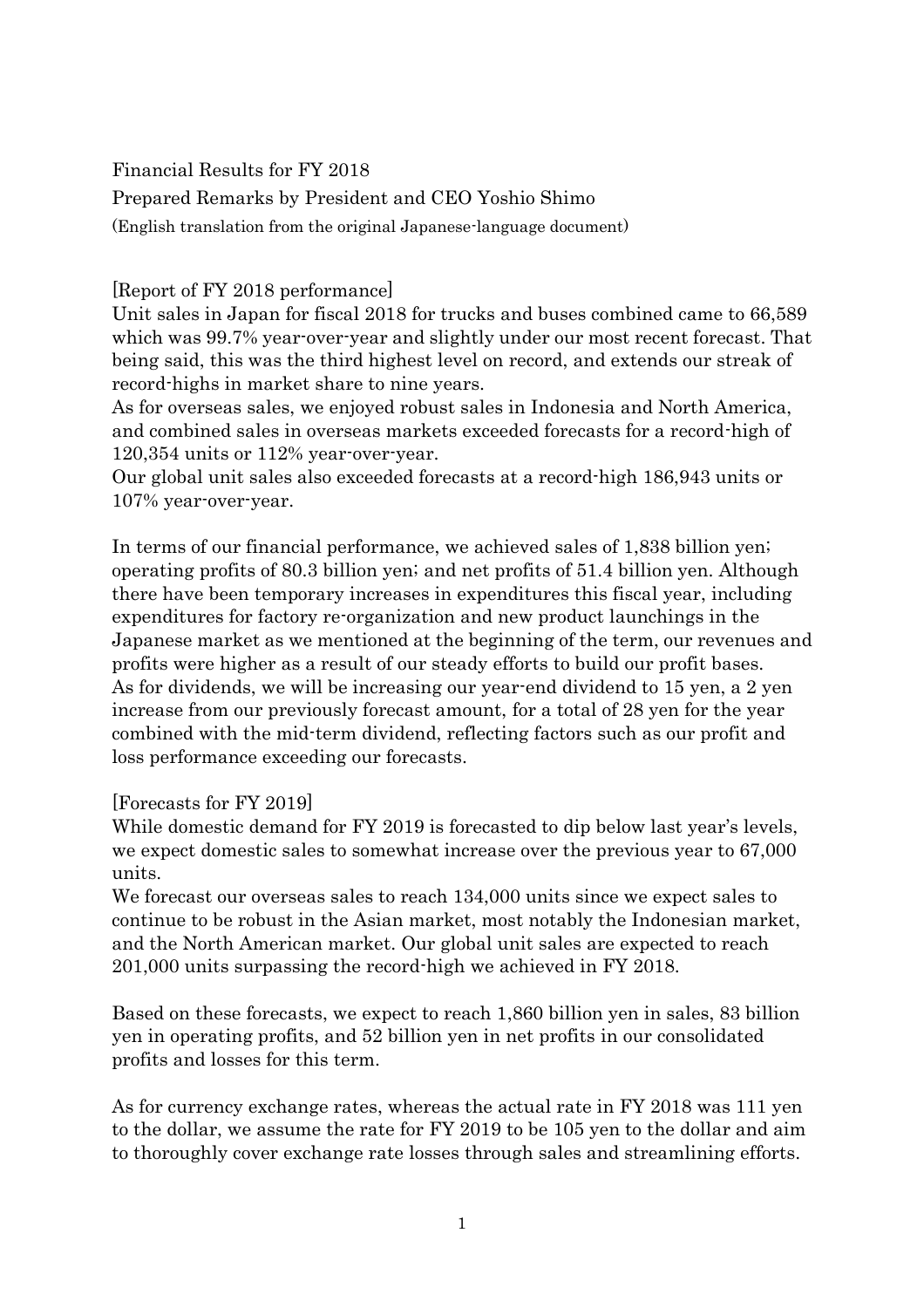In addition to this, our budget for the next fiscal year will contain strategic costs for the future and we aim for ongoing overall growth in revenue and profits for FY 2019.

As for dividends, we will maintain our guideline dividend ratio at 30% as we move forward with improving our financial strength and investments geared towards sustainable growth, and keep them unchanged from the previous term at 28 yen.

### [Reflecting on FY 2018]

Owing to your support, we have been able to accomplish much in the last fiscal year, such as launching our new heavy- and medium-duty models for the Japanese market, starting up full-out operations at our Koga plant, and achieving new record-highs in overseas and global sales.

Our heavy- and medium-duty trucks for the Japanese market, "Hino Profia" and "Hino Ranger," respectively, underwent full model changes last spring. Since then, we have received much positive feedback from our customers mainly in the areas of safety features and riding comfort.

Unit sales have steadily grown, making this our 45th straight year of achieving the top position in annual sales of heavy- and medium-duty trucks. Meanwhile, we began providing safety features, such as the PCS (Pre-Crash Safety system [collision damage mitigation brake]), standard on our "Hino Dutro" light-duty trucks, which has also been immensely popular with our customers. Light-duty truck sales exceeded forecasts reaching 28,374 for a market share of 27.3%, making this a record year for both units sold and share.

Shifting our sights to our overseas markets, robust sales in both Asia and North America contributed to our record-high unit sales of 120,354 for FY 2018 in combined overseas markets.

We are doing very well in Indonesia and unit sales for the fiscal year reached 32,274. Sales in the country continue to be brisk in April, and we forecast sales for FY 2019 to reach roughly 41,000 units, rewriting the record-high of roughly 35,000 units that we marked in FY 2014.

We have also hit a record-high in North America with 16,556 units sold. We are committed to strengthening our North American business even further, and have announced a new model this March that will meet the demands of a broader range of customers. This is a large-horsepower model that we will be launching in 2019, and preparations for its launch are steadily moving forward.

In terms of production, we have just about completed our relocation to the Koga plant―an extremely large project for Hino Motors. The plant began full-out operations in September last year.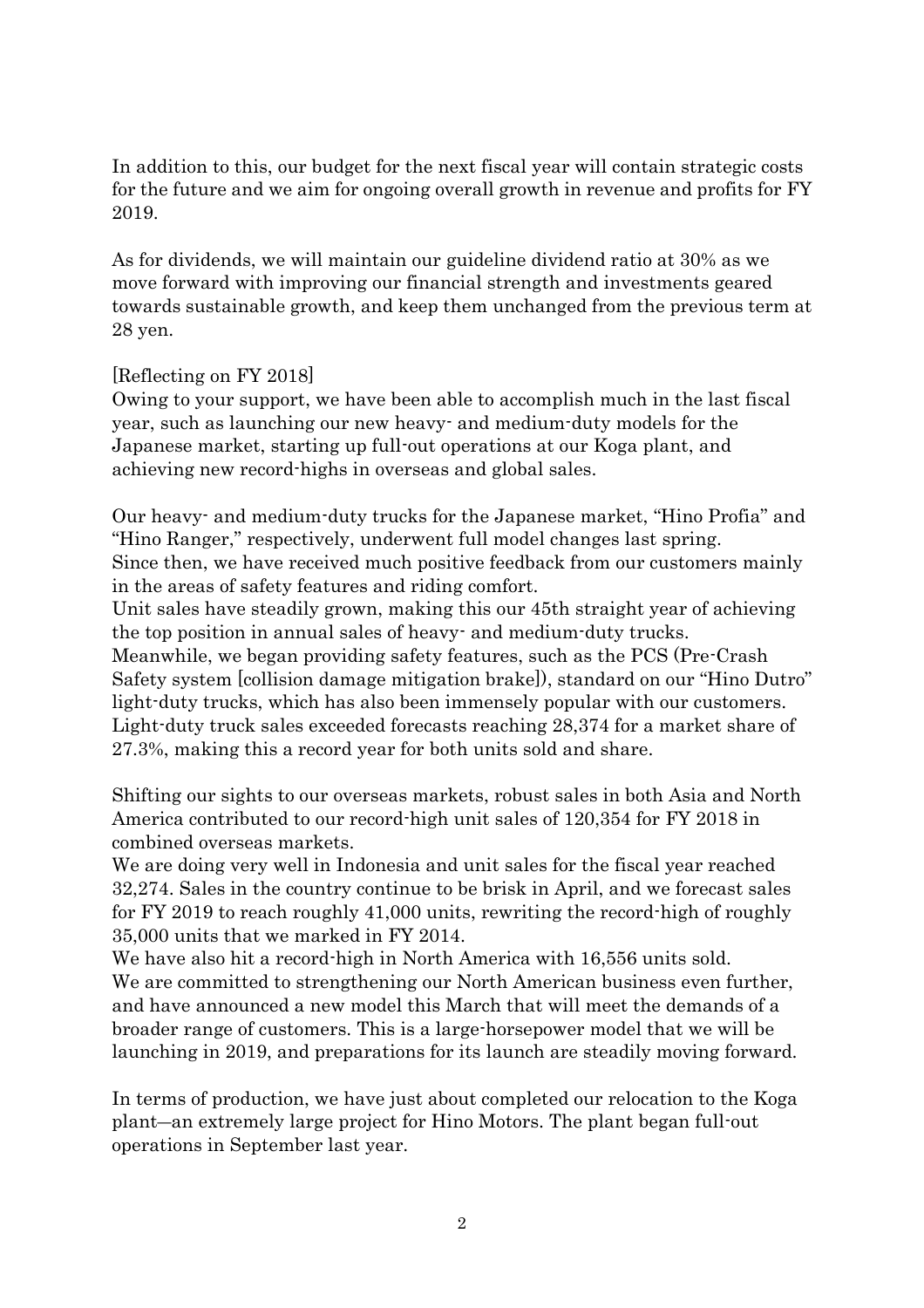In parallel with our operations at the Nitta plant, we will continue to push forward with the optimization of our production and supply systems. We are now entering the "harvesting" phase of the effects of these projects, and are committed to reaping the fruits of our efforts.

Meanwhile, in our overseas markets, we are currently building factories in the US and Russia. We will be moving forward with enhanced localization as a way to strengthen our competitiveness.

[Our direction for corporate management]

Next, I would like to touch on "our direction for corporate management" for the future.

The commercial vehicles industry is currently undergoing a major transformation.

The issues that our customers and societies face in terms of logistics and the transport of people are currently undergoing a major shift that stems from developments such as heightened needs towards safety and the environment, and driver shortages that come from the popularity of e-Commerce.

At Hino, we believe our urgent task is to resolve the issues that customers and societies face, and contribute to our customers' businesses and our societies at large.

In order for us to continue to provide the highest value into the future to our customers and societies, and continue to be an indispensable partner for them in these challenging times, we have defined three directions which are based on our slogan "Trucks and buses that do more" as I have been reiterating since I was appointed president last June. These three directions are: "Provide appropriate products with safety and environment technologies," "Ultimately customized total support for customers," and "Challenge new fields".

I would like to describe these three directions.

The first of the three is to "Provide appropriate products with safety and environment technologies."

In the area of safety, we will be pushing forward with "Total Safety" which is about providing support in various areas including operational management, preventive safety and crash safety.

We will also be aggressively moving forward with the development and commercialization of new safety features.

We will be upping the ante on our R&D for advanced driving support technologies including road-to-vehicle communication, vehicle-to-vehicle communication and other ITS technologies, as well as automatic steering, and convoy driving with an aim to enable early commercialization of self-driving systems.

In terms of our environmental efforts, in addition to offering products that comply with emissions regulations in different countries, we will also be pushing forward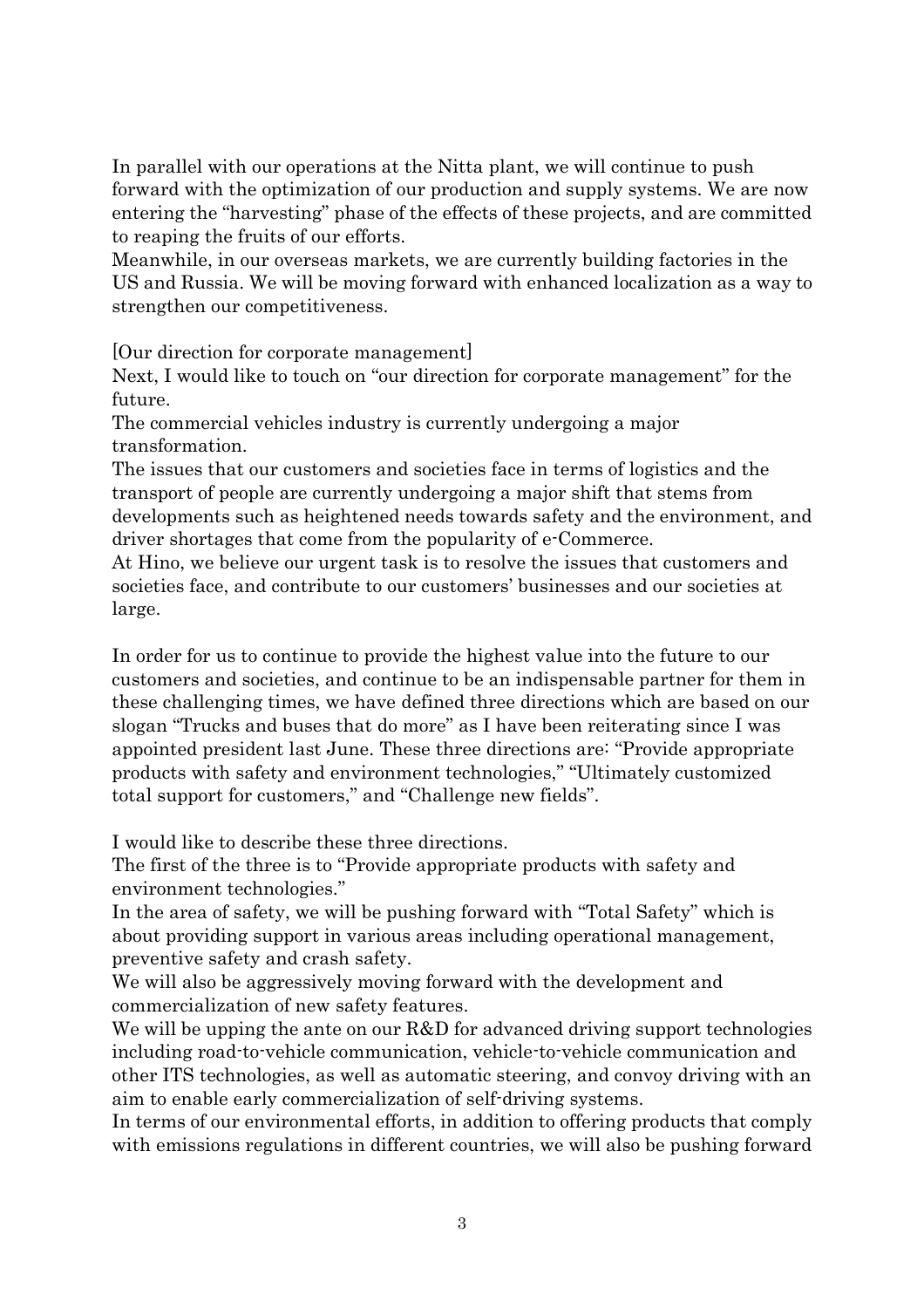with the development and popularization of plug-in hybrid, electric vehicles and fuel cell vehicles based on the accumulation of hybrid technologies that we have developed to date.

Based on the "Hino Environmental Challenge 2050" that we announced in October last year, we also aim to minimize the environmental footprints of our products throughout their life cycles.

We will also be taking on the challenge of "CO2 Zero" from all perspectives, and not only from the perspective of new vehicles.

Our second direction is to "Ultimately customized total support for customers." Hino's greatest strength lies in our "Total Support" operations where Team Hino―our suppliers, distributors, and Hino as the manufacturer―work together as a coherent team to maximize our customers' vehicles up-times and minimize their life cycle costs.

In order to meet the diversifying needs associated with trucks and buses among our customers and societies, we will continue to contribute to our customers' businesses and society at large by providing best-fit products, utilizing ICT and other services, ensuring the quick supply of parts and maintenance, and offering other helpful activities to maintain all of our customers' trucks and buses at optimum conditions.

With "HINO CONNECT"—a new ICT-based communication service for connecting our customers with Hino, announced and launched in the Japanese market last week on April 20—we offer support for maximizing our customers' vehicles' up-times.

In addition to making suggestions for preventive maintenance, this tool will enable us to offer powerful support for our customer's businesses.

Our third direction is to "Challenge new fields." Hino is aggressively committed to providing solutions to issues that our customers and societies face, such as achieving better efficiency in the transport of people and goods, as well as finding solutions for driver shortages. In order to help improve efficiencies in transport, we will be taking a variety of approaches including, for example, developing systems that enable customers to transport "more cargo per truck" and "more cargo with fewer drivers."

[Alliances as a way of creating partners]

We will also be engaged in forming alliances as a way of creating partners that will enable us to move forward promptly with these efforts.

In November last year, we announced our Mutual Cooperation Agreement with Ashok Leyland of India as part of our efforts for strengthening our global competitiveness.